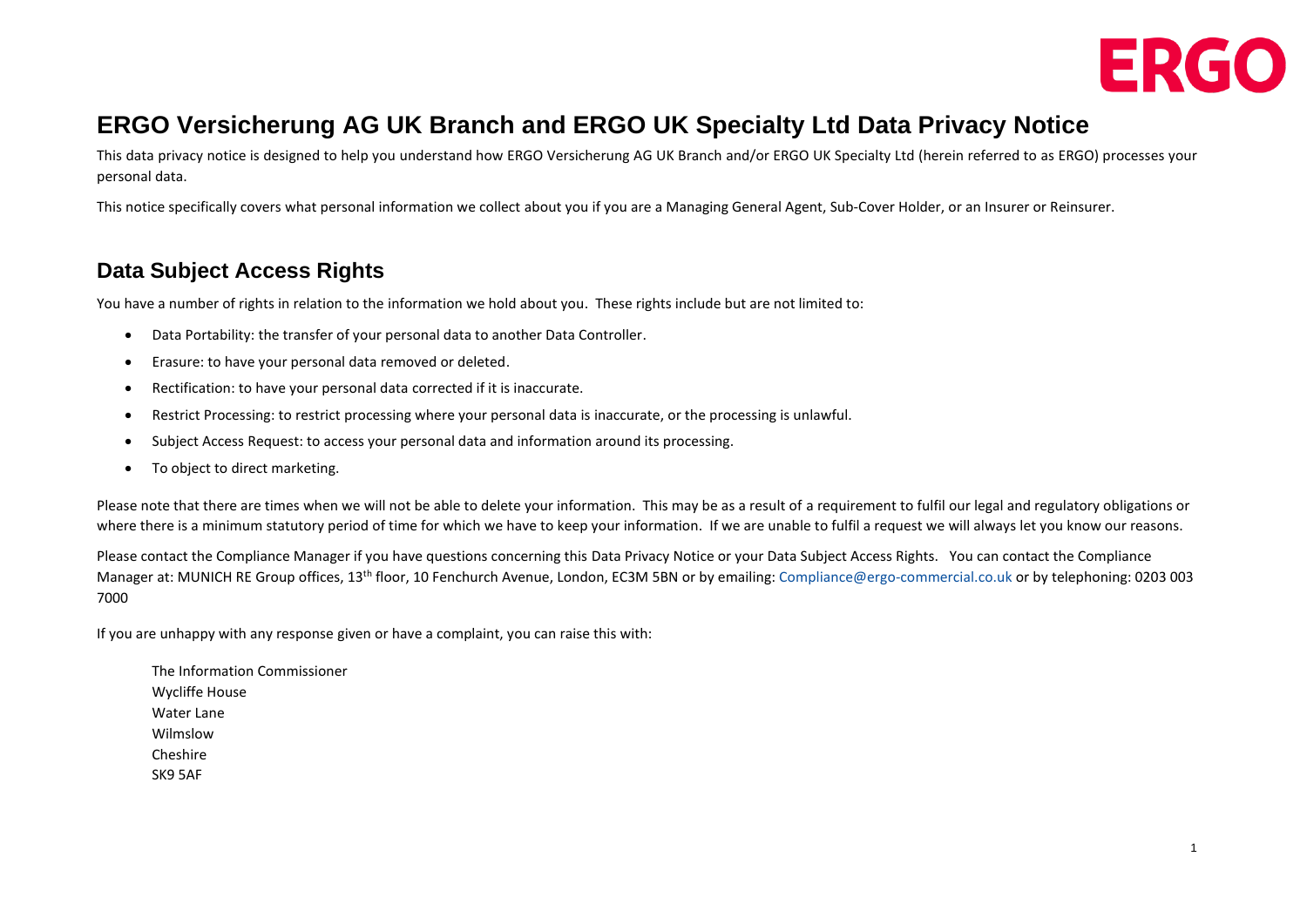

### **What information do we collect about you, and what we use it for?**

In the course of our relationship with you, we may collect and process personal data for a range of different reasons. For each reason we must have a lawful basis for processing personal data, and we will rely on the following as our lawful bases:

- It is necessary in order to enter into a contract or required for a contractual basis.
- We have a legal or regulatory obligation.
- We have a legitimate business need to process personal data for business operation and administration purposes. When we use your personal data for these stated reasons, we have assessed the basis of our processing and ensured that our legitimate business need does not result in any detriment to you.

| <b>Categories of</b><br>data             | <b>Type of information</b><br>processed                                                                                                                                                              | Where the information<br>comes from                                                       | <b>Purpose of Processing</b>                                                                                       | <b>Lawful basis of Processing</b>                                                        | Who we disclose data<br>to                                                        |
|------------------------------------------|------------------------------------------------------------------------------------------------------------------------------------------------------------------------------------------------------|-------------------------------------------------------------------------------------------|--------------------------------------------------------------------------------------------------------------------|------------------------------------------------------------------------------------------|-----------------------------------------------------------------------------------|
| Individual<br>Information                | Name, Address, Contact<br>details, Date of birth, Gender,<br>National insurance number.<br>Employment History,<br>Education, Professional<br>Certifications                                          | You<br>Insurance intermediaries or<br>other insurance market<br>participants.             | It is necessary in order to<br>enter into a contract, or<br>required for a contractual<br>basis                    | It is necessary for the purposes of a<br>contract.                                       | Group companies and firms<br>providing administration<br>services.<br>Reinsurers. |
|                                          |                                                                                                                                                                                                      |                                                                                           |                                                                                                                    | We have a legitimate business need                                                       | Our agents and other<br>intermediaries or market                                  |
| <b>Business and</b>                      | Financial history, Income,                                                                                                                                                                           | Anti-Fraud Databases, Credit<br>Reference Agencies, Sanctions<br>Lists, Court Judgements. | Managing our business                                                                                              | We have a legitimate business need                                                       | participants.                                                                     |
| Financial<br>Information                 | Bank details, Credit history,<br>Job Title, Business<br>Description, Information<br>obtained during the due<br>diligence process,<br>Information gained in the<br>process of conducting<br>business. |                                                                                           | operations<br>Maintaining business and<br>policy records.                                                          |                                                                                          | Credit reference agencies.<br>Anti-fraud databases.                               |
|                                          |                                                                                                                                                                                                      | Government and Civil<br>Agencies.<br><b>Publicly Available Sources</b>                    | Managing records of the firms<br>we do business with.                                                              |                                                                                          | Government and Civil<br>Agencies                                                  |
|                                          |                                                                                                                                                                                                      |                                                                                           | Analysing and improving the<br>products and services we<br>offer.                                                  |                                                                                          | <b>Regulatory Bodies</b>                                                          |
|                                          |                                                                                                                                                                                                      |                                                                                           | To apply for and claim on<br>insurance.                                                                            |                                                                                          |                                                                                   |
| Statutory and anti-<br>fraud information | Information from sanctions<br>and anti-fraud databases<br>concerning you.                                                                                                                            |                                                                                           | Legal or Regulatory Purposes                                                                                       | We have a legal or regulatory<br>obligation                                              |                                                                                   |
|                                          |                                                                                                                                                                                                      |                                                                                           | Setting you up as a client<br>including possible fraud,<br>sanctions, credit and anti-<br>money laundering checks. | It is necessary for the purposes of a<br>contract.<br>We have a legitimate business need |                                                                                   |

#### **Personal Data**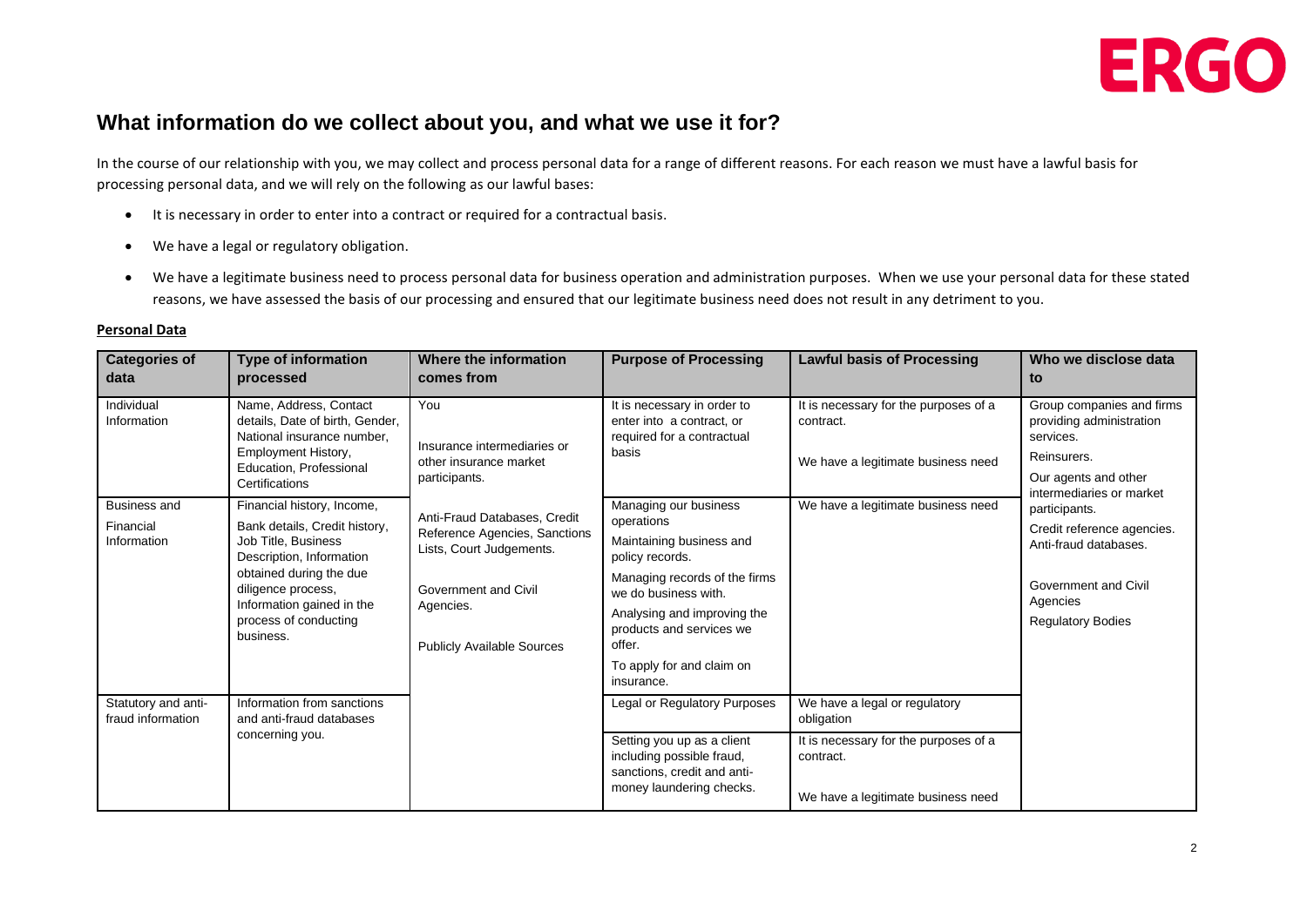

When we collect and process special categories of personal data, we are required to have additional lawful bases for processing and we will rely on the following as our lawful bases:

- You have provided consent
- It is necessary for an insurance purpose and is in the substantial public interest.
- It is necessary to establish, exercise or defend our legal rights.

#### **Special Categories of Personal Data**

| <b>Categories of</b><br>data             | <b>Type of information</b><br>processed                                                                                                                                      | Where the data comes<br>from                                                                        | <b>Purpose of processing</b>                                                                                           | Lawful basis of processing                                                                                                                                                                                                                | Who we disclose data<br>to                                                                                                                                                                                                                                                    |
|------------------------------------------|------------------------------------------------------------------------------------------------------------------------------------------------------------------------------|-----------------------------------------------------------------------------------------------------|------------------------------------------------------------------------------------------------------------------------|-------------------------------------------------------------------------------------------------------------------------------------------------------------------------------------------------------------------------------------------|-------------------------------------------------------------------------------------------------------------------------------------------------------------------------------------------------------------------------------------------------------------------------------|
| Statutory and anti-<br>fraud information | Criminal records and<br>convictions, including alleged<br>offences and any caution, or<br>court sentence.<br>Information gained in the<br>process of conducting<br>business. | You.<br>Anti-fraud databases, sanctions<br>lists, government and civil<br>agencies, court judgments | Setting you up as a client<br>including possible fraud,<br>sanctions, and credit and anti-<br>money laundering checks. | You have provided your consent<br>It is necessary for an insurance<br>purpose.<br>The prevention and detection of fraud<br>is in the substantial public interest.<br>It is necessary to establish, exercise or<br>defend our legal rights | Group companies and firms<br>providing administration<br>services.<br>Reinsurers.<br>Our agents and other<br>intermediaries or market<br>participants.<br>Credit reference agencies.<br>Anti-fraud databases.<br>Government and Civil<br>Agencies<br><b>Regulatory Bodies</b> |

### **Personal information about others**

We may collect data about other individuals, such as your employees. If you give us information about another person, it is your responsibility to ensure and confirm that you have told that person why and how ERGO uses personal data and that you have that person's permission to provide that data (including any sensitive personal data) to us and for us to process it.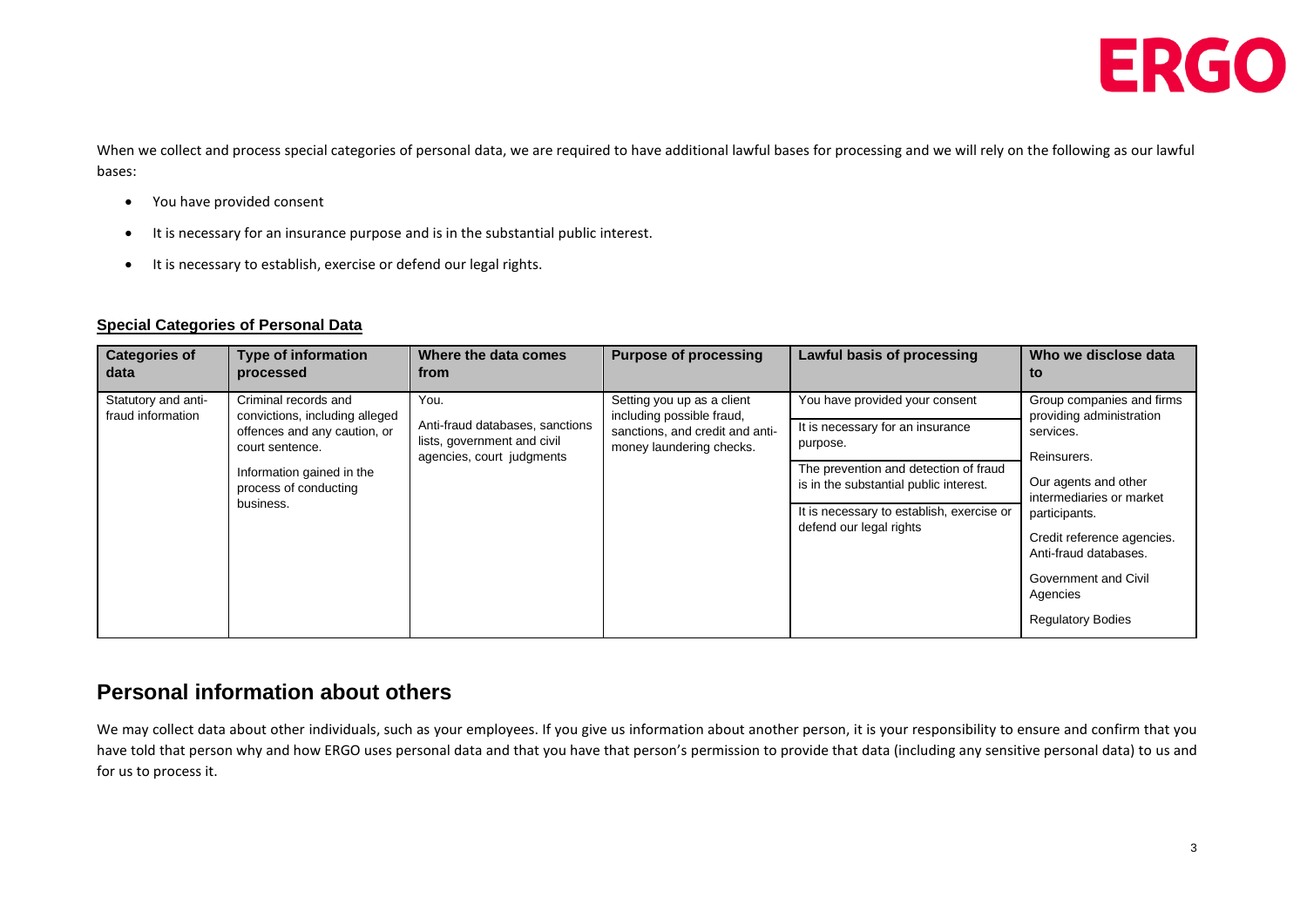

### **How we protect your information**

Your privacy is important to us and we follow strict technical, physical and organisational procedures in the processing, storage, disclosure and destruction of your information. This is to protect against any unauthorised access or damage to, or disclosure or loss of, your information.

# **Use of Consent**

In certain circumstances, we may need to process special categories of personal data, such as information about criminal convictions. To do this we may require your consent. You may withdraw your consent to processing at any time by contacting the Compliance Manager.

We will always attempt to explain clearly when and why we need this information and the purposes for which we will use it and will obtain your explicit consent to use sensitive personal data.

### **Data retention**

Your personal data will only be kept for as long as it is necessary for the purpose for which it was collected.

| Category of data                   | How long we retain your data                                                                                        |  |  |
|------------------------------------|---------------------------------------------------------------------------------------------------------------------|--|--|
| <b>Client Details</b>              | Once a partnership, relationship or a delegated<br>authority has ceased, full records will be kept for 10<br>years. |  |  |
| Financial and Accounts Information | Once a partnership, relationship or a delegated<br>authority has ceased, full records will be kept for 10<br>years. |  |  |
| Audit Information                  | Once a partnership, relationship or a delegated<br>authority has ceased, full records will be kept for 10<br>years. |  |  |